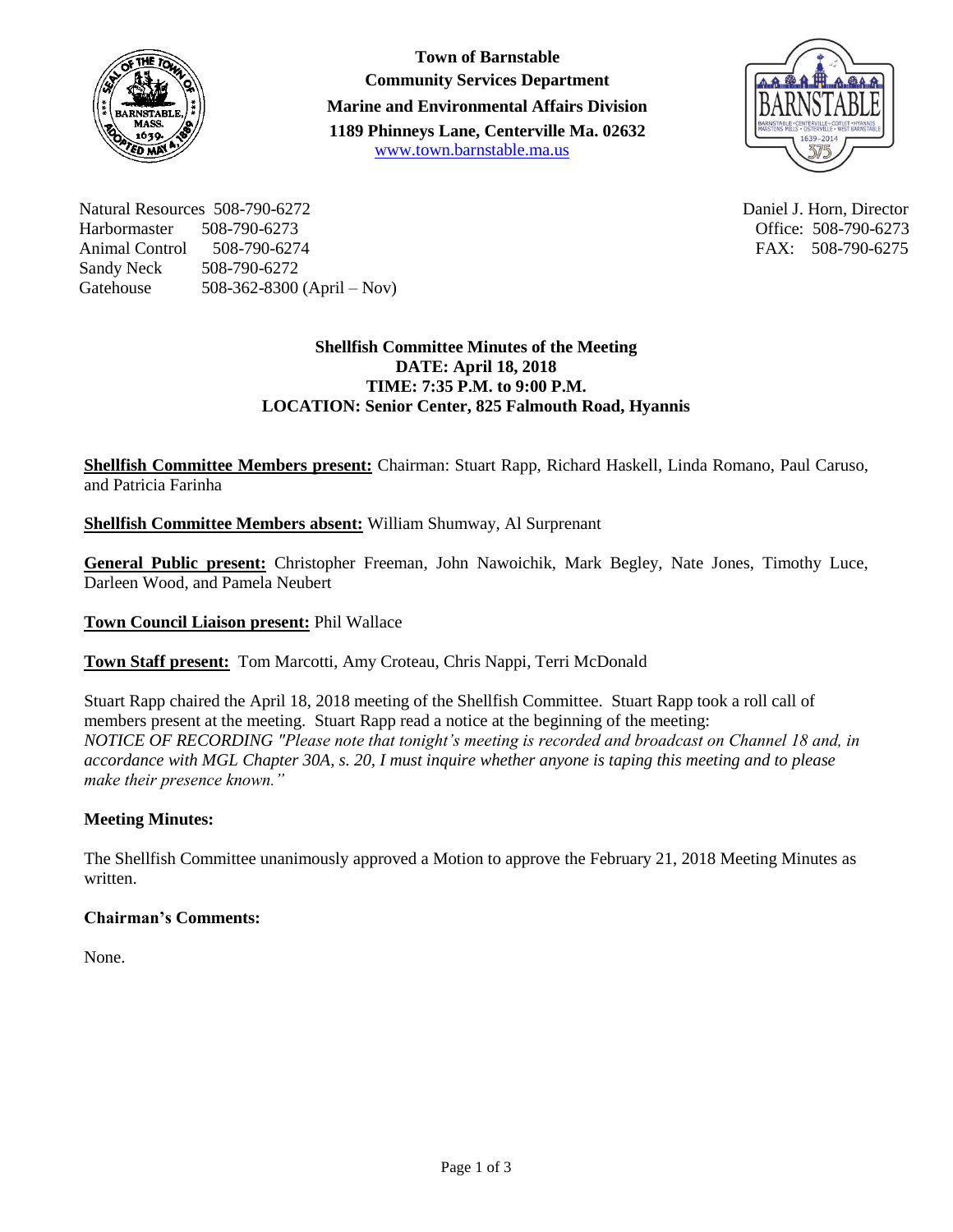### **NR Propagation Report:**

Tom Marcotti reported that there are upcoming annual scheduled closures on May 1, 2018 which include: East Bay, North Bay, Mills River, Prince Cove, Pirates Cove in Seapuit River, and Mills Creek on the Northside.

#### **Old Business:**

| Applicant:                       | James N. White & Patricia A. O'Brien, Trs.                                                                                        |  |
|----------------------------------|-----------------------------------------------------------------------------------------------------------------------------------|--|
| Application:                     | NOI - Proposed ell and front modifications and dolphin piles at an existing licensed pier<br>and the construction of a boat shed. |  |
| Location:                        | 50 Fox Island Road, Marstons Mills, MA                                                                                            |  |
|                                  | Conservation Hearing has passed.                                                                                                  |  |
| Applicant:                       | Timothy R. O'Brien, Tr.                                                                                                           |  |
| Application:                     | NOI - Construct and maintain a boardwalk, seasonal pier, ramp and float                                                           |  |
| Location:                        | 196 Windswept Way, Osterville, MA                                                                                                 |  |
| Conservation Hearing has passed. |                                                                                                                                   |  |

| John Fish. Tr.                                                                           |
|------------------------------------------------------------------------------------------|
| NOI - Re-permit a recently expired project to repair/rebuild as existing revetment along |
| North Bay in front of house numbers 81 & 86 Sand Point and to do beach nourishment.      |
| 81 & 86 Sand Point, Osterville, MA                                                       |
|                                                                                          |

#### **Proposed Shellfish Regulation Change:**

Discussion and possible vote regarding Shellfish Regulation ARTICLE V Commercial Quahog Shellfishing; allowing helpers to assist in the digging of quahogs.

*The Shellfish Committee voted unanimously to approve a motion made by Richard Haskell and seconded by Linda Romano to change Shellfish Regulation Article V as written.*

### **Proposed Shellfish Regulation Change:**

Discussion and possible vote regarding Shellfish Regulation ARTICE IV (1) Tide/Depth restrictions Southside Commercial harvest restrictions.

*Tabled until further meetings after Natural Resources has time to discuss further and finalize.*

#### **New Business:**

#### **Shellfish Aquaculture License Transfer:**

| Applicant:   | <b>Timothy Luce</b>                                                                           |
|--------------|-----------------------------------------------------------------------------------------------|
| Application: | Transfer of shell fish aquaculture site (ng038, 1.2 acres) licensed to Richard Luce (lic. $#$ |
|              | 14-05) to Timothy Luce and issuance of a new license to Timothy Luce for 5 years.             |
| Location:    | ng038: A designated portion (1.2 acres) of intertidal flat in the mid-Barnstable Harbor       |
|              | north of Huckins Island as recorded on a map at the G.I.S.Unit.                               |

*After much discussion The Shellfish Committee voted unanimously to approve a motion made by Richard Haskell and seconded by Stuart Rapp to not recommend approval of this transfer.*